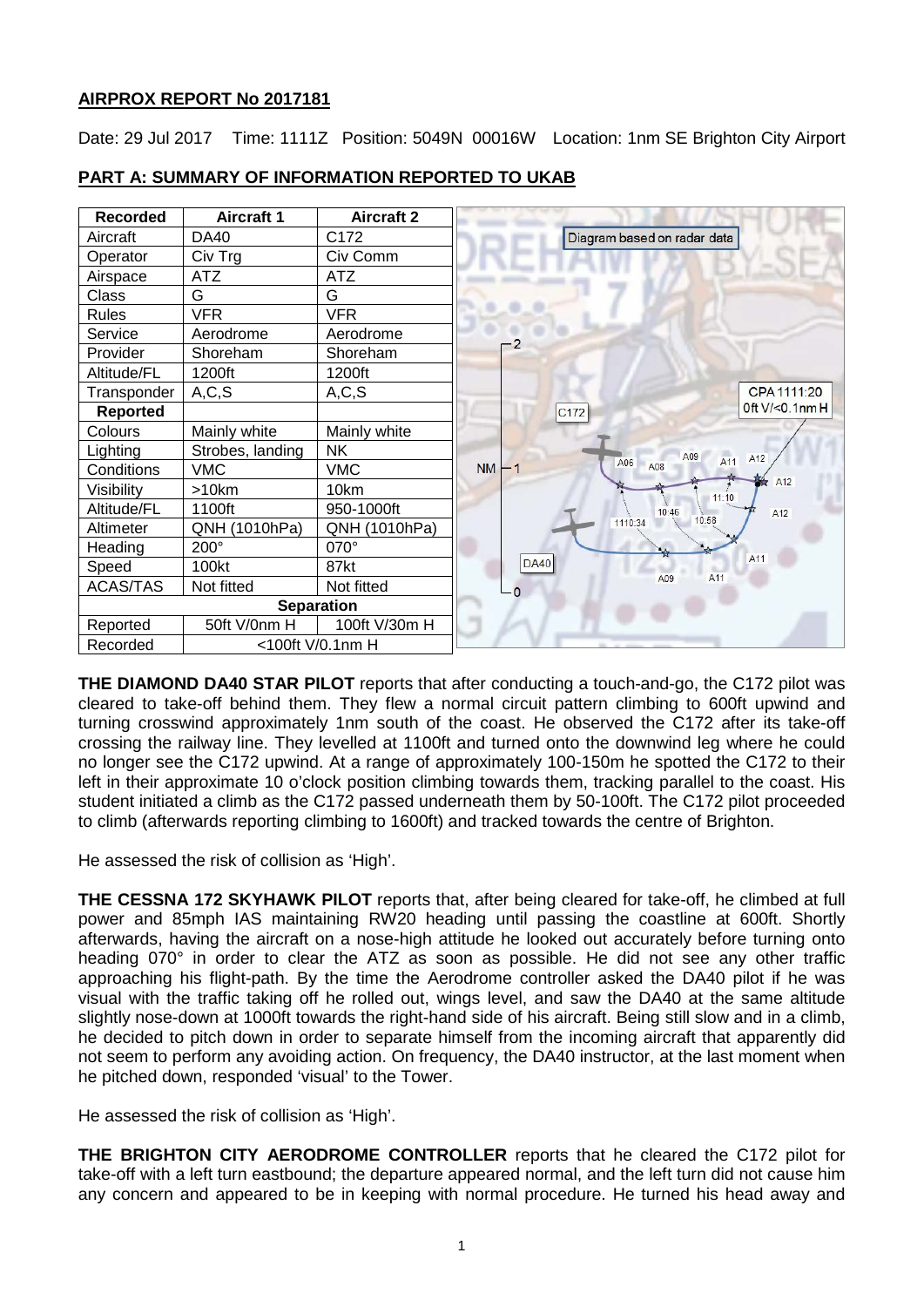dealt with other matters and then heard the DA40 pilot report downwind and state that he was visual with the C172 passing underneath him. Given that the DA40 pilot should have been at circuit height (1100ft), he estimated the C172's height to be no less than 700ft given the spacing between them, and so it seemed to him that the C172 pilot had turned normally, at or above the 600ft outlined in the AIP. He advised the DA40 pilot that the C172 pilot was departing eastbound and was not a factor. The C172 pilot enquired about the DA40 pilot's intentions on the Approach frequency, which suggested to him that the DA40 may have extended their upwind leg causing a wider circuit pattern than normal, which is not uncommon for this operator. A telephone call was received that evening to advise him that the pilot of the DA40 had been instructed to file an internal SMS report. At no point, either after the 'incident' or during the telephone call was the word 'Airprox' mentioned, and it was then nearly a week since the incident had occurred.

#### **Factual Background**

The weather at Brighton City was recorded as follows:

#### 291120Z 22011KT 9999 FEW016 19/14 Q1010=

The Shoreham ATZ is Class G airspace from surface to 2000ft, radius 2nm. Shoreham airfield elevation is 7ft. At Shoreham airfield, departing aircraft shall not turn on course below 600 ft QNH unless approved by  $ATC<sup>1</sup>$ .

#### **Analysis and Investigation**

# **CAA ATSI**

The DA40 pilot was conducting left-hand visual circuits to RW20 at Shoreham. The C172 pilot had taxied out and, at 1108:42, reported ready for departure for a local flight to the east of Shoreham. At that time the DA40 was on final approach and cleared for a touch-and-go. At 1111:52, the C172 pilot was cleared to line-up, and at 1109:11 was cleared for take-off. The area radar replay did not show either aircraft until 1110:07, when the DA40 and the C172 appeared 0.7nm apart (Figure 1).

At 1111:06 both pilots had turned left at the same time and were running parallel crosswind (Figure 2).



 $\overline{\phantom{a}}$ 

<span id="page-1-0"></span><sup>1</sup> UK AIP Page AD 2.EGKA-9, Paragraph 6G.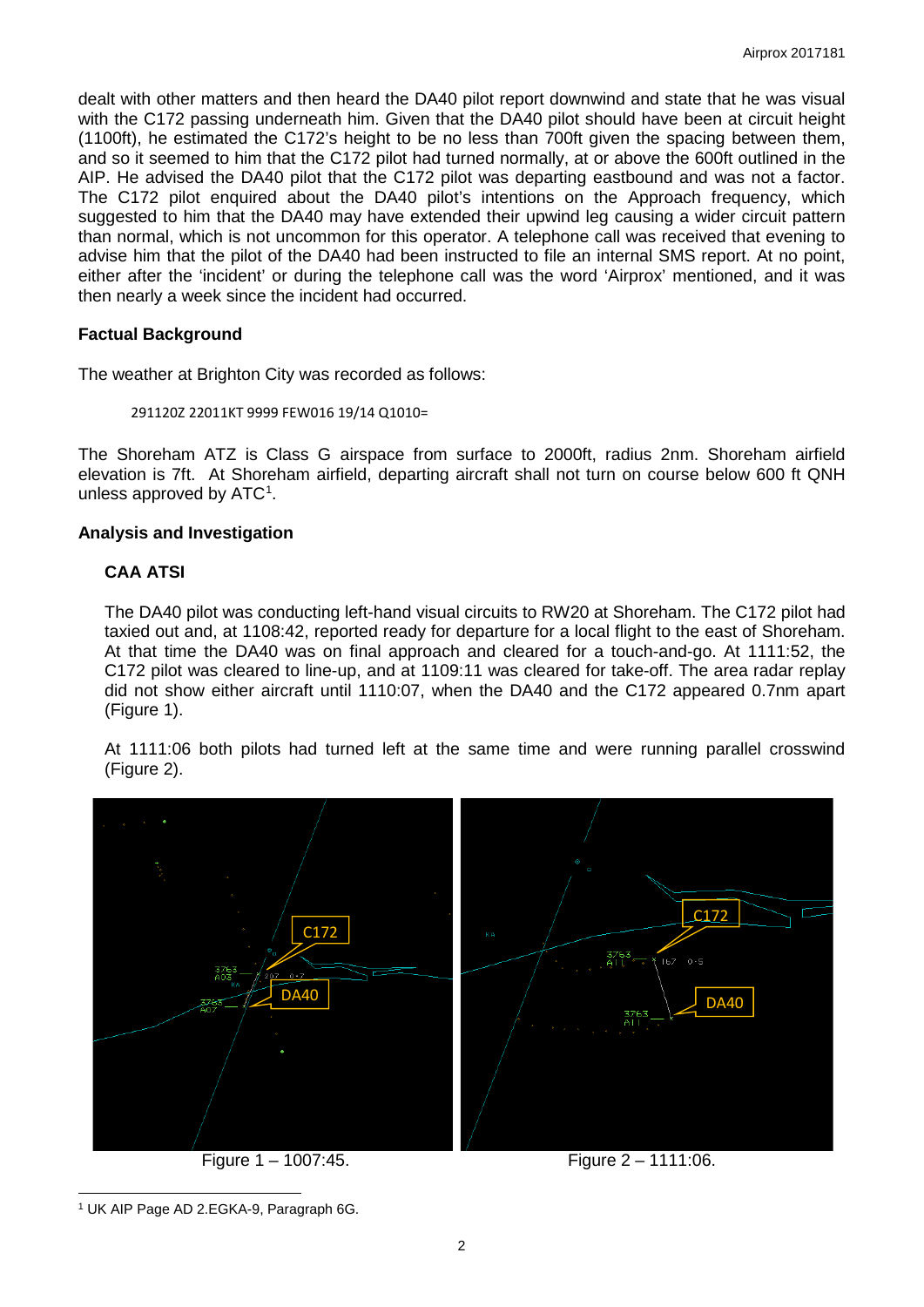At 1111:18, the DA40 pilot had commenced a left-turn into the downwind position (Figure 3).



Figure 3 – 1111:18. Figure 4 – 1111:20.

CPA occurred at 1111:20 (Figure 4), with the aircraft separated by less than 0.1nm laterally and less than 100ft vertically.

At 1111:22, the DA40 pilot reported downwind, and, in the same transmission, reported the C172 having under-flown them by 100ft which was acknowledged by the controller.

In accordance with CAP493<sup>[2](#page-2-0)</sup>, Aerodrome Control shall:

'…issue information and instructions to aircraft under its control to achieve a safe, orderly and expeditious flow of air traffic with the objective of:

- (1) Preventing collisions between:
	- (a) aircraft flying in, and in the vicinity of, the ATZ;
	- (b) aircraft taking-off and landing.

Note: Aerodrome Control is not solely responsible for the prevention of collisions. Pilots and vehicle drivers must also fulfil their own responsibilities in accordance with Rules of the Air.'

The controller did not advise the departing C172 pilot that the DA40 ahead of it would be turning left and remaining in the circuit, nor the DA40 pilot that the C172 would be turning left to the east. Notwithstanding, because both aircraft were operating in Class G airspace, the pilots were responsible for their own collision avoidance.

# **UKAB Secretariat**

The DA40 and C172 pilots shared an equal responsibility for collision avoidance and not to operate in such proximity to other aircraft as to create a collision hazard<sup>[3](#page-2-1)</sup>. If the incident geometry is considered as converging then the C172 pilot was required to give way to the DA[4](#page-2-2)0 $4$ . An aircraft operated on or in the vicinity of an aerodrome shall conform with or avoid the pattern of traffic formed by other aircraft in operation<sup>[5](#page-2-3)</sup>.

# **Summary**

 $\overline{\phantom{a}}$ <sup>2</sup> CAP493 Section 2: Chapter 1: Aerodrome Control - Para 2.1

<span id="page-2-1"></span><span id="page-2-0"></span><sup>3</sup> SERA.3205 Proximity.

<span id="page-2-2"></span><sup>4</sup> SERA.3210 Right-of-way (c)(2) Converging.

<span id="page-2-3"></span><sup>5</sup> SERA.3225 Operation on and in the Vicinity of an Aerodrome.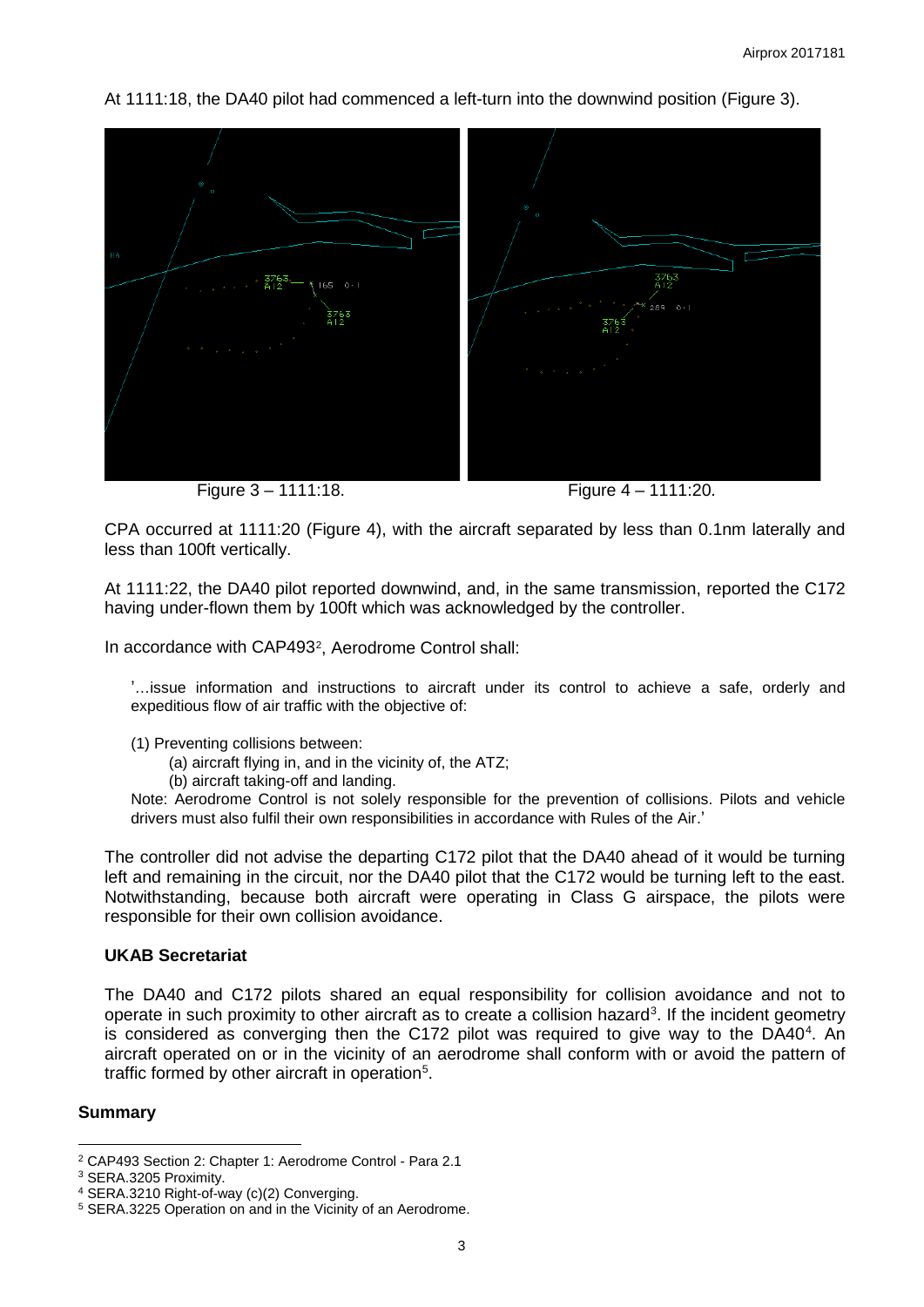An Airprox was reported when a DA40 and a C172 flew into proximity in the Shoreham ATZ at 1111 on Saturday 29<sup>th</sup> July 2017. Both pilots were operating under VFR in VMC and in receipt of an Aerodrome Control Service from Shoreham.

### **PART B: SUMMARY OF THE BOARD'S DISCUSSIONS**

Information available included reports from both pilots, the controller concerned, area radar recordings and reports from the appropriate ATC and operating authorities.

The Board first noted that both pilots were operating under VFR, in receipt of an Aerodrome Control Service; the DA40 pilot, on a training flight, was carrying out left-hand circuits to RW20 whilst the C172 pilot was departing from Shoreham, with a left turn outbound, for a local flight to the east.

After the DA40 had carried out a touch-and-go on RW20, the C172 pilot was cleared for take-off. Members noted that no information was passed to either pilot at this point about the intentions of the other, although members also noted that the DA40 pilot had reported seeing the C172 as it was crossing the railway line after departure. He did not see the C172 again until after he had turned downwind when it was then in his 10 o'clock at a range of approximately 100-150m, climbing toward. Members commented that, had the DA40 pilot been informed that the C172 was turning left and departing to the east, he may have been aware of a possible confliction, especially if he intended to delay his turn downwind. The Board opined that the DA40 pilot may have delayed his left turn onto the downwind leg more than usual because he was carrying out a training flight and the turn point could have depended on the type of exercise being carried out.

For his part, the C172 pilot reported that, after take-off, and shortly after passing the coastline, he commenced a left turn heading 070°. He reported that he had carried out a good look-out before making the turn, but had not seen any traffic to affect his route. Some members opined that if the controller had informed the C172 pilot about the DA40 pilot's intentions of turning downwind in the left-hand circuit, he may have delayed his turn until he had seen the DA40. Others commented that it was self-evident that the DA40 was ahead of him when he was cleared for take-off, and that he should therefore have delayed his turn anyway until he was certain of the DA40's position. The Board wondered whether he had made his left turn because he thought that the DA40 pilot was leaving the circuit and climbing outbound on the runway heading.

In assessing the cause and risk of the incident, members noted that the only restriction after departing RW20 was not to turn on course below 600ft unless approved by ATC. It appeared to the Board that both pilots had complied with this instruction. Despite not receiving any information from ATC, the C172 pilot should have observed and avoided the DA40. Accordingly, the Board quickly decided that the cause of the Airprox was that the C172 pilot had climbed into conflict with the DA40 downwind. Notwithstanding, the Board also considered that the lack of Traffic Information to both pilots was a contributory factor. Turning to the risk, members noted that both pilots had assessed that the risk of a collision was high and the Board agreed with their assessment. Both pilots had only seen each other at a late stage and, although they did take avoiding action, CPA was undoubtedly very close; less than 100ft vertically and 0.1nm horizontally. As a result, the Board determined that safety had been much reduced below the norm, and they assessed the risk as Category B.

# **PART C: ASSESSMENT OF CAUSE AND RISK**

| Cause:               | The C172 pilot climbed into conflict with the DA40 downwind. |
|----------------------|--------------------------------------------------------------|
| Contributory Factor: | Lack of Traffic Information from ATC to either pilot.        |
| Degree of Risk:      | R.                                                           |